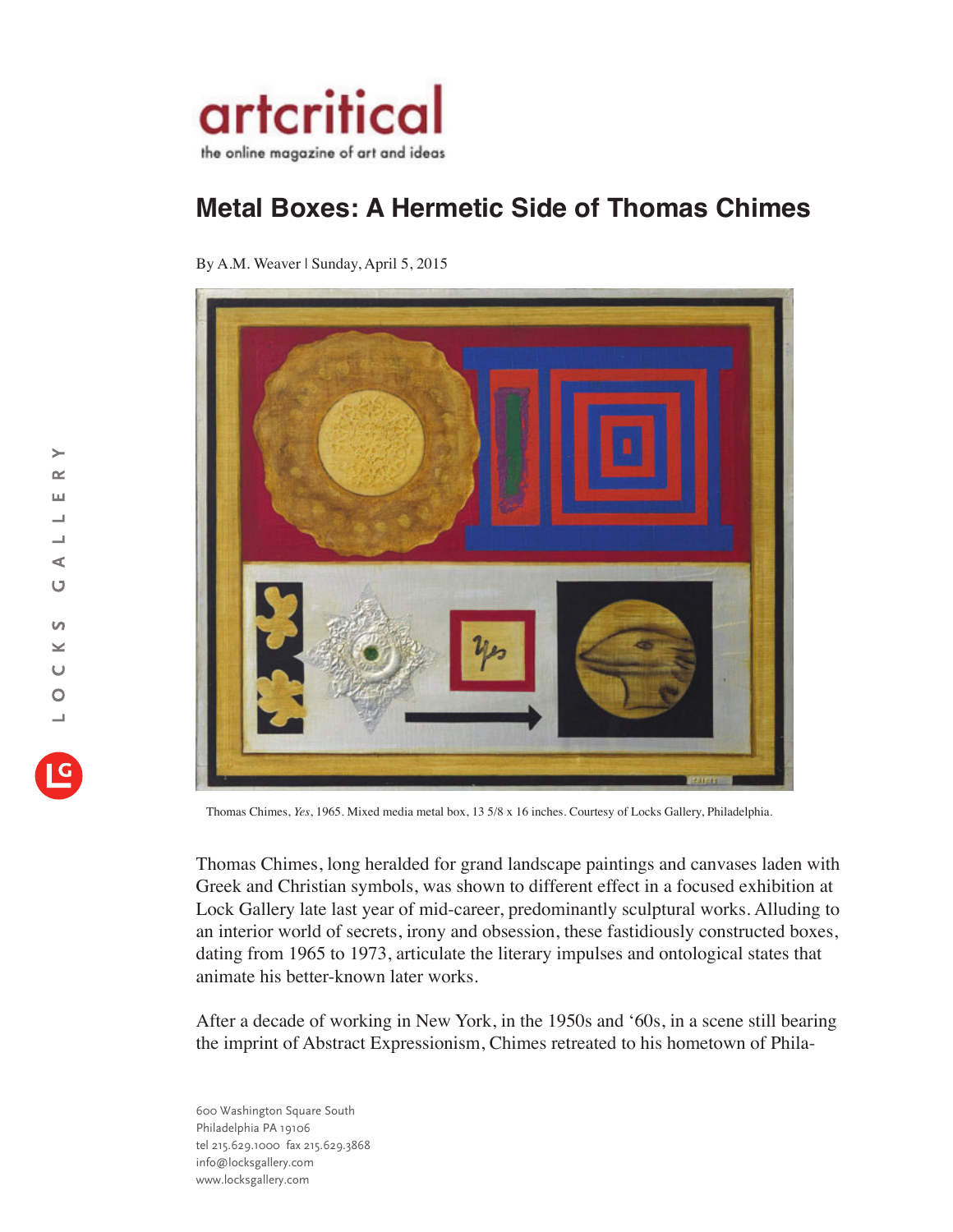delphia, slowly embracing a hermetic existence. It was in 1965 that Chimes decided to abandon his explorations as a colorist and began to craft work informed by his deep love of modernist and symbolist literature, his evolving affinity for Surrealism and the enigmatic philosophies and practices of Marcel Duchamp. And yet, the work in the exhibition reveals how much he also felt the need to remain relevant in a technologically driven world. An influential lecture by Marshall McLuhan at the University of Pennsylvania impacted his shift from painting to sculpture, according to art historian Michael Taylor, as well as his deepening personal association with Antonin Artaud, Alfred Jarry, and Duchamp.

Bouts with depression may also have encouraged him to shun the limelight of New York. He found in the confines of Philadelphia a sense of familiarity and the isolation needed to discover who he was. In doing so he was following the edict of Duchamp, who advised young artists to go underground.

The metal boxes are an amalgam of divergent sources: Art Deco, Pop Art and Minimalism. In some instances, they look like mechanical devices that have specific functions: too large to be hand held they nonetheless feel intimate. At the forefront of modern design directives, Chimes's boxes infused with sexual, electronic and mathematical motifs, are evidence of his "desire for structure and structuring desire." In tune with the "Sexual Revolution" of his time, Chimes liberally laces his imagery with female and male genitalia, incorporating an eroticized sense of play into his symbolic lexicon. In elegantly structured works like Cathedra (1970) and Untitled (1969), the viewer can get lost in the fluidity of cut and collaged aluminum forms.



Thomas Chimes, *Exhibition Calculator,* 1969. Mixed media metal box, 8 1/2 x 10 1/2 inches. Courtesy of Locks Gallery, Philadelphia. Photo: Joseph Hu

It is curious that Chimes segued so effortlessly from painting to metal construction. Yes (1965), a work that marks this transition, contains vestiges of earlier painterly impulses as well as Matisse-like cutout forms, and a configuration of Artaud's alter ego, Mômo as a bird, are neatly contained within a composition of rectangular and square forms. This is a work that marked Chimes's transition to constructions. Also during this year, he was commissioned to design the jacket cover for two books by Bettina L. Knapp on the work of Artaud. It is telling that his esteem of Artaud's life and work predated his decision to

600 Washington Square South Philadelphia PA 19106 tel 215.629.1000 fax 215.629.3868 info@locksgallery.com www.locksgallery.com

 $\rightarrow$